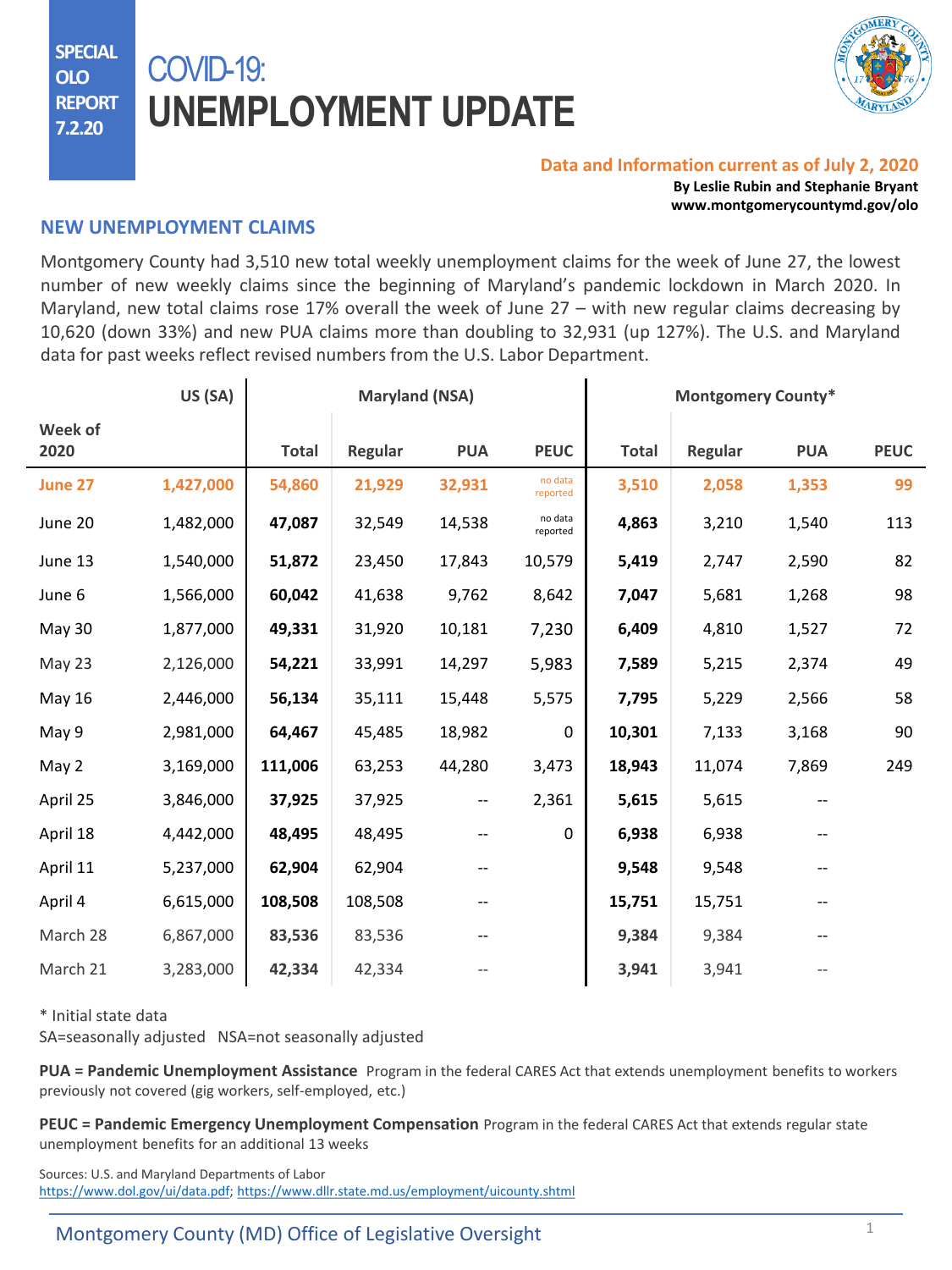# **CONTINED UNEMPLOYMENT CLAIMS IN MARYLAND**

"Continued unemployment claims" measure the number of people collecting unemployment benefits on a weekly basis. These data are released one week later than initial claims data and are available at the state level. For June 20<sup>th</sup>, continued unemployment claims in Maryland totaled 226,259, a decrease of 7.2%  $(17,452)$  claims) compared to the week of June  $13<sup>th</sup>$ . Data in the table for past weeks reflect revised numbers from the U.S. Labor Department.

| <b>Week of 2020</b> | Regular<br>Continued<br><b>Claims</b> | Regular<br><b>Initial</b><br><b>Claims</b> |
|---------------------|---------------------------------------|--------------------------------------------|
| <b>June 20</b>      | 226,259                               | 32,549                                     |
| June 13             | 243,711                               | 23,450                                     |
| June 6              | 250,269                               | 41,638                                     |
| May 30              | 246,535                               | 31,920                                     |
| May 23              | 246,542                               | 33,991                                     |
| May 16              | 255,017                               | 35,111                                     |
| May 9               | 253,212                               | 48,485                                     |
| May 2               | 254,473                               | 63,253                                     |
| April 25            | 226,972                               | 37,925                                     |
| April 18            | 220,723                               | 48,495                                     |
| April 11            | 201,432                               | 62,904                                     |
| April 4             | 160,906                               | 108,508                                    |
| March 28            | 92,082                                | 83,536                                     |

**Maryland Continued Unemployment Claims**



Source: U.S. Departments of Labor,<https://www.dol.gov/ui/data.pdf>

## **U.S. BUREAU OF LABOR STATISTICS (BLS) JUNE EMPLOYMENT REPORT**

The labor market continued to see major shifts in from May to June due to impacts of the COVID-19 pandemic. Employment in the U.S. rose by 4.8 million, with employment in food services and drinking places accounting for 30% of the increase. The national unemployment rate declined from 13.3% to 11.1%. On June  $10<sup>th</sup>$ , OLO reported on the BLS' misclassification of employees in March through May 2020 that led to [understatements](https://www.dllr.state.md.us/employment/clmtguide/uiclmtpamphlet.pdf) of the monthly unemployment rates by approximately three percentage points each month. The BLS reports that misclassification was down significantly in June and the [unemployment](https://www.dllr.state.md.us/employment/uicovidaswfaqs.shtml) rate would be  $-$  at most – one percentage point higher than the 11.1% reported rate. Other findings include:

- Employment also increased in retail trade, education and health services, other services, manufacturing, and professional and business services.
- From May to June, unemployment rates declined 19% and 18% for White and Latinx workers, respectively, and 8% for Black and Asian workers.



Source: <https://www.bls.gov/news.release/pdf/empsit.pdf>